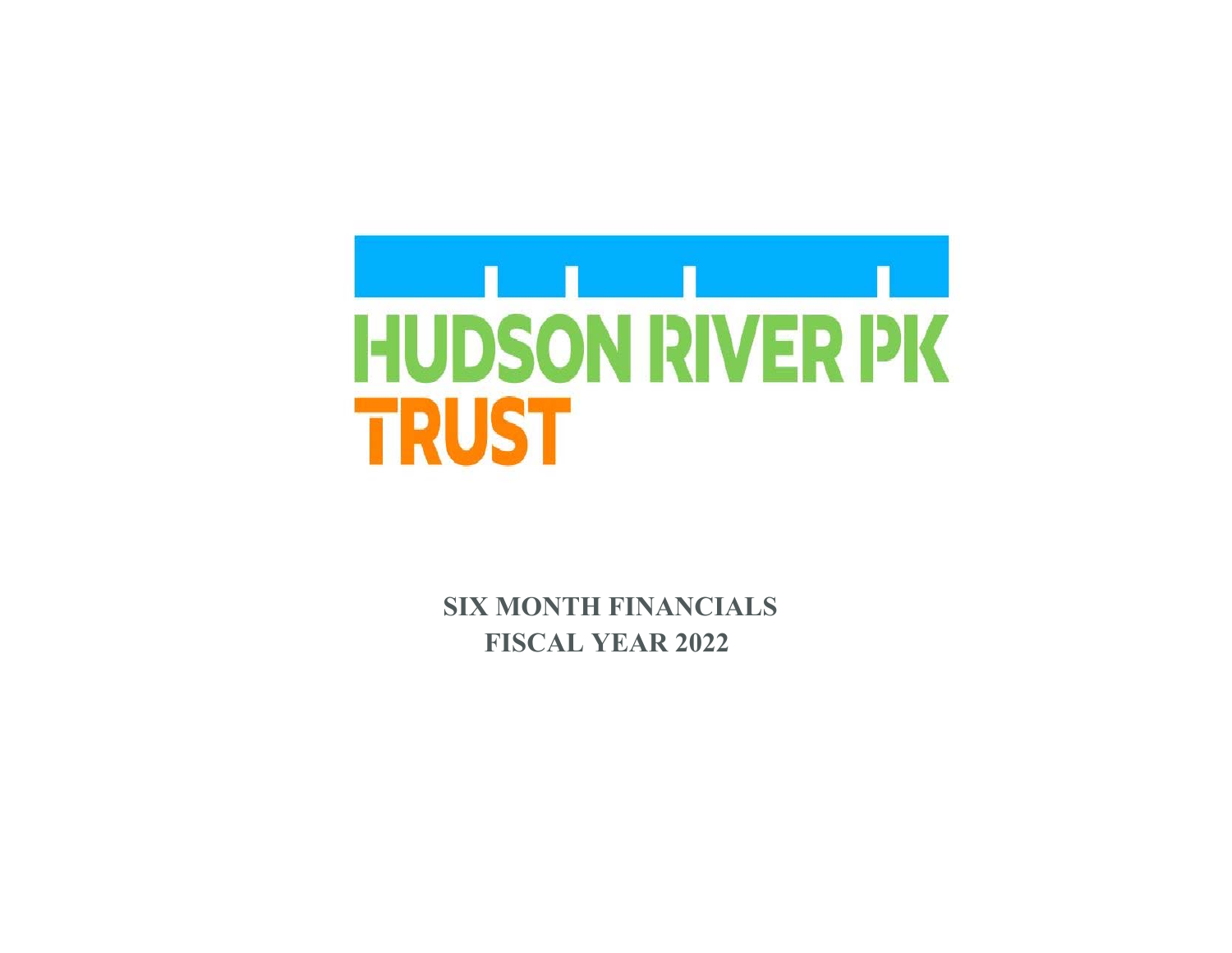## **HUDSON RIVER PARK TRUST (A Public Benefit Corporation in the State of New York) Statement of Net Position at September 30th, 2021 unaudited**

| <b>Net Financial Position</b>                     |               |
|---------------------------------------------------|---------------|
| <b>Current Assets:</b>                            |               |
| Cash and equivalents                              | \$34,231,975  |
| Investment                                        | \$178,704,809 |
| Accounts receivable                               | \$14,657,749  |
| <b>Total Current Assets</b>                       | \$227,594,533 |
| Prepaid expenses                                  | \$441,239     |
| Long Term Receivables (25% FEMA Receivable)       | \$281,427     |
| Construction in progress                          | \$99,636,839  |
| Property and equipment, net                       | \$604,001,132 |
| <b>Total Other Assets</b>                         | \$704,360,637 |
| <b>Total assets</b>                               | \$931,955,170 |
| <b>Current Liabilities:</b>                       |               |
| Accounts payable                                  | \$7,528,666   |
| Accrued expenses (Includes net pension liability) | \$13,094,793  |
| <b>Total current liabilities</b>                  | \$20,623,459  |
| Other Postemployment Benefits Obligation          | \$29,599,084  |
| Deferred inflows of resources - unearned revenue  | \$2,298,558   |
| Net position:                                     |               |
| Net investment in capital assets                  | \$703,637,971 |
| Restricted for capital expenditures               | \$120,933,418 |
| Unrestricted                                      | \$54,862,680  |
| <b>Total net position</b>                         | \$879,434,069 |
|                                                   |               |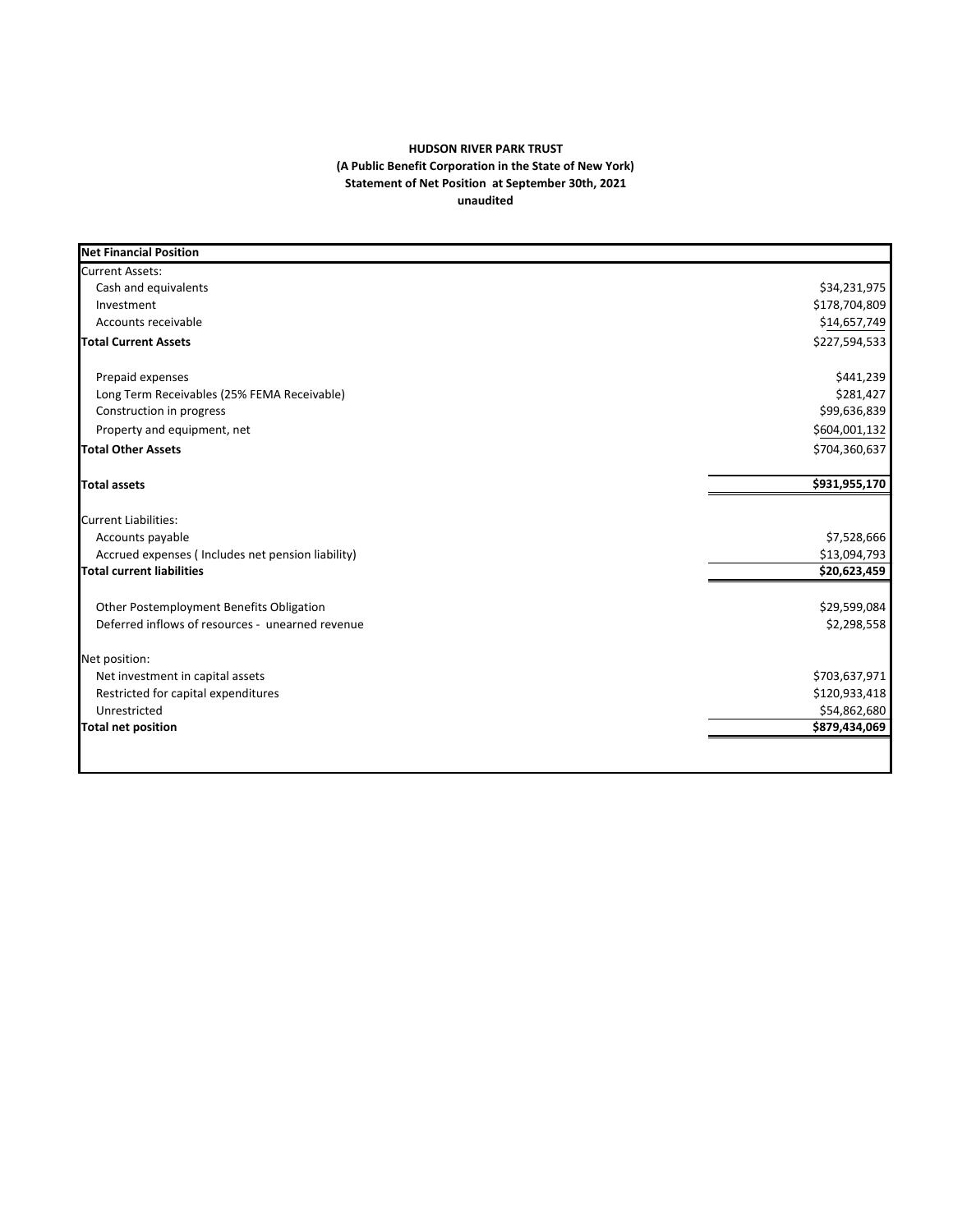## **SCHEDULE 1TRUST OPERATING ACTIVITY BY BUDGET CATEGORIES**

|                                                                                                                                                                                                                                                                                  |                | 2022                                                                                                   | <b>YTD ACTUAL</b>                                                                                  |            | Variance Explanations (if + /- 5% from 50% for 6 Mo. vs FY Budget                                                                                                                                                                                                                                                                      |
|----------------------------------------------------------------------------------------------------------------------------------------------------------------------------------------------------------------------------------------------------------------------------------|----------------|--------------------------------------------------------------------------------------------------------|----------------------------------------------------------------------------------------------------|------------|----------------------------------------------------------------------------------------------------------------------------------------------------------------------------------------------------------------------------------------------------------------------------------------------------------------------------------------|
| <b>BUDGET CATEGORIES</b>                                                                                                                                                                                                                                                         | <b>Note</b>    | <b>BUDGET</b>                                                                                          | (SEP 30, 2021)                                                                                     | <b>PCT</b> | or 100% for FY Budget)                                                                                                                                                                                                                                                                                                                 |
| OPERATING REVENUE<br>SELF-GENERATED PORTION OF NON-OPERATING REVENUE<br><b>TOTAL REVENUE</b>                                                                                                                                                                                     | $\overline{2}$ | \$24,837,345<br>\$3,201,926<br>\$28,039,271                                                            | \$17,370,857<br>\$1,405,371<br>\$18,776,228                                                        | 67%        | 70% See notes<br>44% See notes                                                                                                                                                                                                                                                                                                         |
| DIRECT AND OTHER OPERATING EXPENSES<br>DIRECT PARK OPERATING EXPENSES<br>EDUCATION AND PARK PROGRAMS<br><b>GROUNDS, FACILITIES &amp; CAPITAL PLANT</b><br>PUBLIC SAFETY & SECURITY<br><b>SANITATION</b><br>UTILITIES<br><b>INSURANCE</b><br>TOTAL DIRECT PARK OPERATING EXPENSES | 3              | \$2,376,865<br>\$7,407,328<br>\$3,788,562<br>\$1,861,439<br>\$1,500,000<br>\$6,461,727<br>\$23,395,921 | \$1,050,089<br>\$3,195,290<br>\$1,629,862<br>\$799,648<br>\$771,861<br>\$3,230,864<br>\$10,677,614 | 46%        | 44% Some expenditures deferred to Q3; certain live events virtual<br>43% Seasonal variation; catch-up expected by Q4<br>43% Temporary vacancies; full staffing and rescheduled training expected in Q3<br>43% Summer contingency not required; fewer live events than projected<br>51% Within budget<br>50% Prepaid insurance accruals |
| OTHER PARK OPERATING EXPENSES<br><b>PARKING EXPENSES</b><br>ADMIN, SUPPORT & OVERHEAD EXPENSES<br>TOTAL OTHER PARK OPERATING EXPENSES<br>REIMBURSEABLE OPERATING EXPENSES<br>NET OPERATING EXPENSES                                                                              | 3              | \$1,891,178<br>\$6,445,276<br>\$8,336,454<br>(56, 391, 947)<br>\$25,340,428                            | \$727,393<br>\$2,345,894<br>\$3,073,287<br>( \$3,139,434)<br>\$10,611,467                          | 37%<br>42% | 38% Signage and roof cleaning projects delayed due to construction<br>36% Professional services less than budgeted<br>49% Within budget                                                                                                                                                                                                |
| <b>SURPLUS (DEFICIT)</b>                                                                                                                                                                                                                                                         |                | \$2,698,843                                                                                            | \$8,164,761                                                                                        | 303%       |                                                                                                                                                                                                                                                                                                                                        |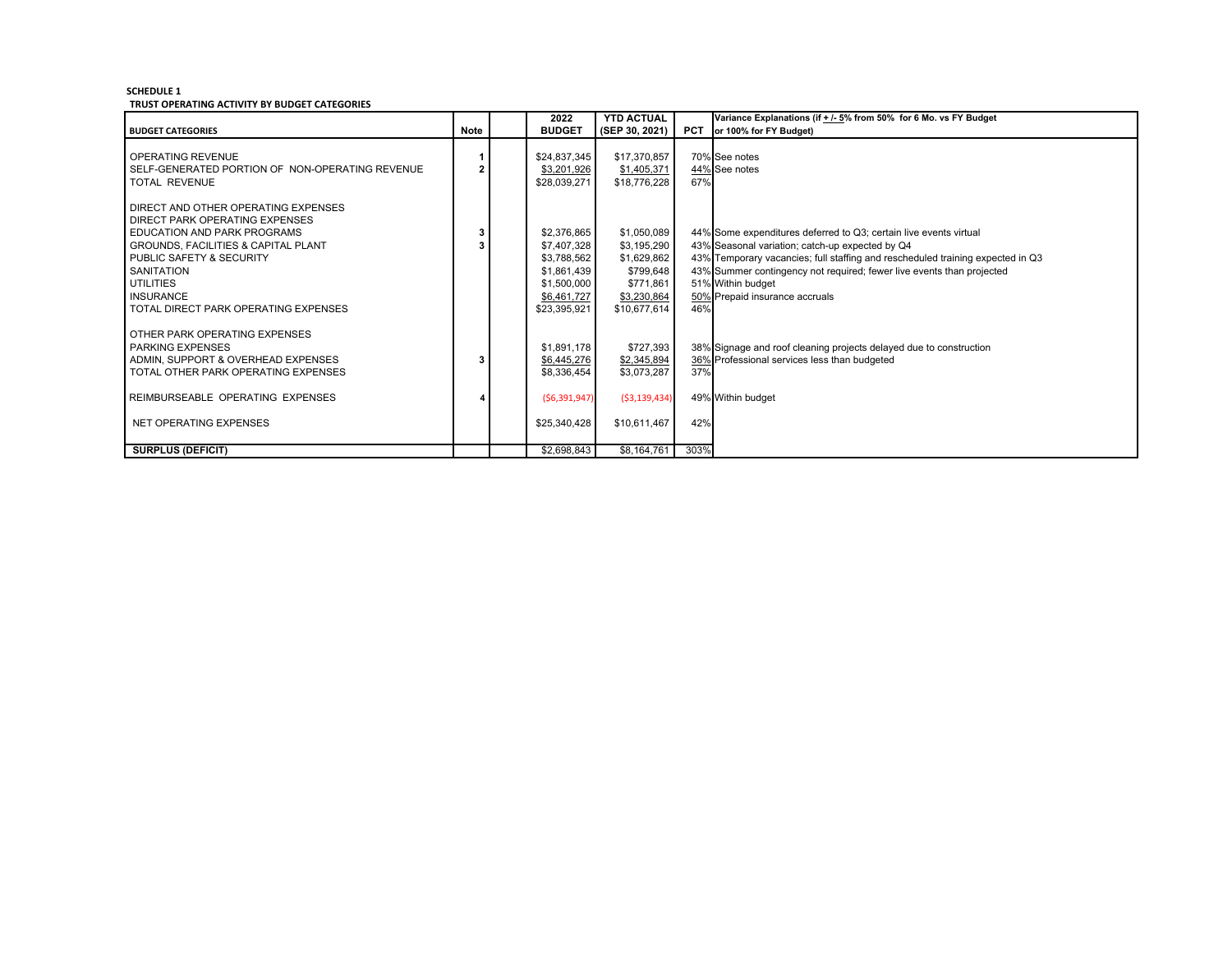## **SCHEDULE 2**

| SURPLUS (DEFICIT) AFTER CONSIDERATION OF CAPITAL MAINTENANCE (CAPm) & CAPITAL EQUIPMENT (CAPx)                                                               |      |                                                                                  |                                                                       |            | Variance Explanations (if $+/-5\%$ from 50% for 6 Mo. vs FY Budget                                                                                                                               |
|--------------------------------------------------------------------------------------------------------------------------------------------------------------|------|----------------------------------------------------------------------------------|-----------------------------------------------------------------------|------------|--------------------------------------------------------------------------------------------------------------------------------------------------------------------------------------------------|
|                                                                                                                                                              |      | 2022                                                                             | <b>YTD ACTUAL</b>                                                     | <b>PCT</b> | or 100% for FY Budget)                                                                                                                                                                           |
| <b>BUDGET CATEGORIES</b>                                                                                                                                     | Note | <b>BUDGET</b>                                                                    | (SEP 30, 2021)                                                        |            |                                                                                                                                                                                                  |
| SURPLUS (DEFICIT) BEFORE CAPITAL MAINTENANCE AND CAPITAL EQUIPMENT                                                                                           |      | \$2,698,843                                                                      | \$8,164,761                                                           |            | 303% Carried over from Schedule 1                                                                                                                                                                |
| EQUIPMENT CAPX<br>UPLAND AND PARK PIERS CAPm<br>MARINE STRUCTURES OTHER THAN PIER 40 CAPm<br>PIER 40 CAPm<br>GROSS AMOUNT CAPx AND CAPM WITHOUT REIMBURSABLE |      | \$1,212,500<br>\$8,482,884<br>\$3,343,025<br><u>\$21,730,166</u><br>\$34,768,575 | \$282,672<br>\$1,544,586<br>\$591,616<br>\$11,453,874<br>\$13,872,747 | 40%        | 23% Procurements underway for cameras and other equipment<br>18% Higher spending expected in Q3 and 4; several small projects now in FY 23<br>18% Work rescheduled to FY 23<br>53% Within budget |
| REIMBURSABLE CAPx AND CAPm                                                                                                                                   |      | \$28,570,036                                                                     | \$12,405,058                                                          | 43%        |                                                                                                                                                                                                  |
| CAPX & CAPM NET OF REIMBURSEMENT                                                                                                                             |      | \$6,198,539                                                                      | \$1,467,690                                                           | 24%        |                                                                                                                                                                                                  |
| SURPLUS (DEFICIT) AFTER CAPx AND CAPM BEFORE REIMBURSEMENT<br>SURPLUS (DEFICIT) AFTER CAPx AND CAPM AFTER REIMBURSEMENT                                      |      | (\$32,069,732)<br>( \$3,499,696)                                                 | ( \$5,707,986)<br>\$6,697,072                                         | 18%        |                                                                                                                                                                                                  |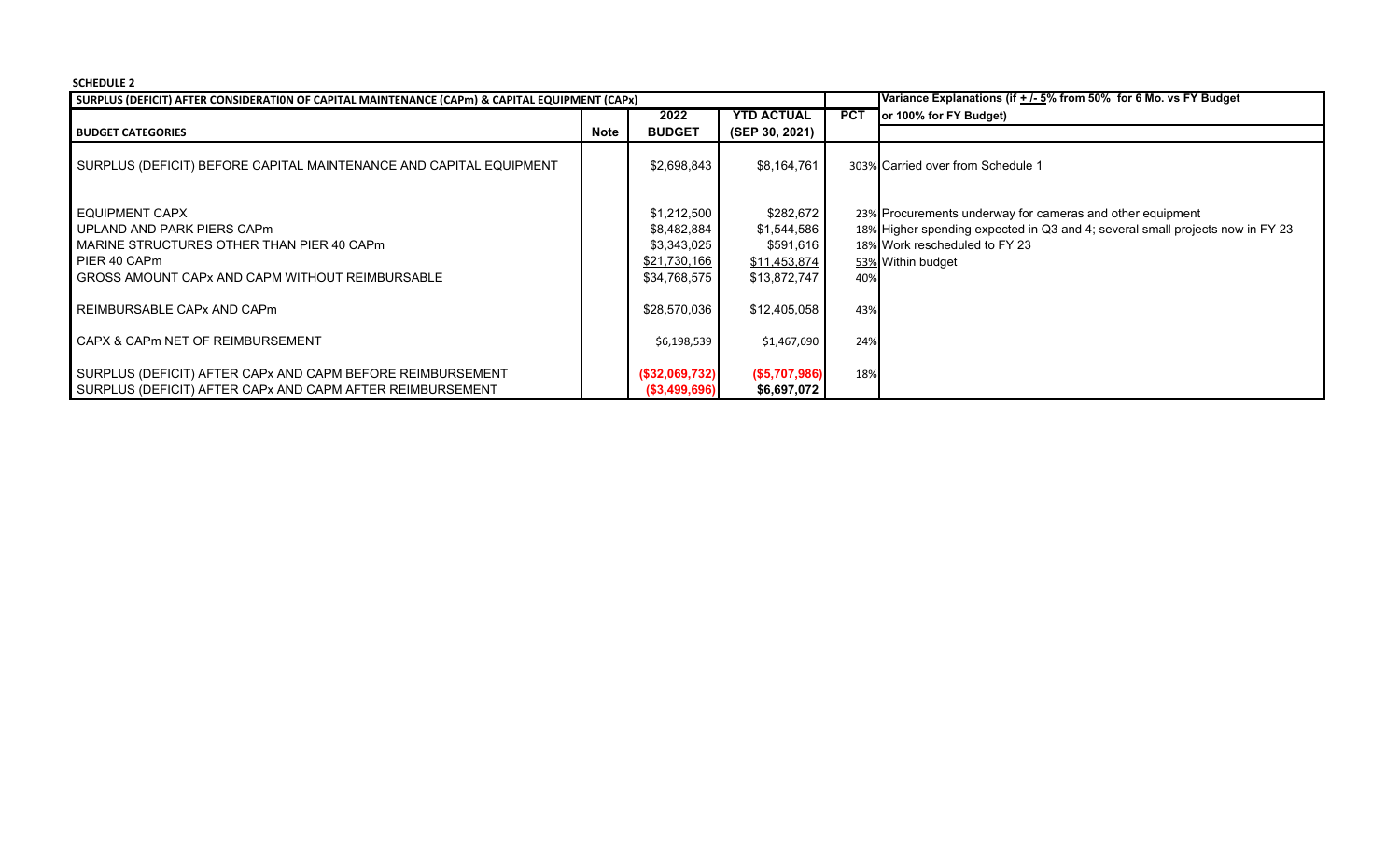## **SCHEDULE 3**

| SURPLUS (DEFICIT) AFTER NON-OPERATING COSTS    |      | 2022            | <b>YTD ACTUAL</b> |            | Variance Explanations (if + /- 5% from 50% for 6 Mo. vs FY Budget |
|------------------------------------------------|------|-----------------|-------------------|------------|-------------------------------------------------------------------|
| <b>BUDGET CATEGORIES</b>                       | Note | <b>BUDGET</b>   | (SEP 30, 2021)    | <b>PCT</b> | or 100% for FY Budget)                                            |
| SURPLUS (DEFICIT) BEFORE CAPm AND CAPX         |      | \$2,698,843     | \$8.164.761       |            | 303% Carried over from Schedule 1                                 |
| I NON-OPERATING EXPENSES                       |      |                 |                   |            |                                                                   |
| OPEB AND ACCRUED PENSION LIABILITY             |      | \$1,407.128     | \$703,564         |            | 50% Accrued only                                                  |
| DEPRECIATIONS AND AMORTIZATION                 |      | \$12,448,937    | \$6,224,469       |            | 50% Accrued only                                                  |
| TOTAL NON-OPERATING EXPENSES                   |      | \$13,856,065    | \$6,928,033       | 50%        |                                                                   |
| SURPLUS (DEFICIT) AFTER NON-OPERATING EXPENSES |      | (S11, 157, 222) | \$1,236,729       |            |                                                                   |